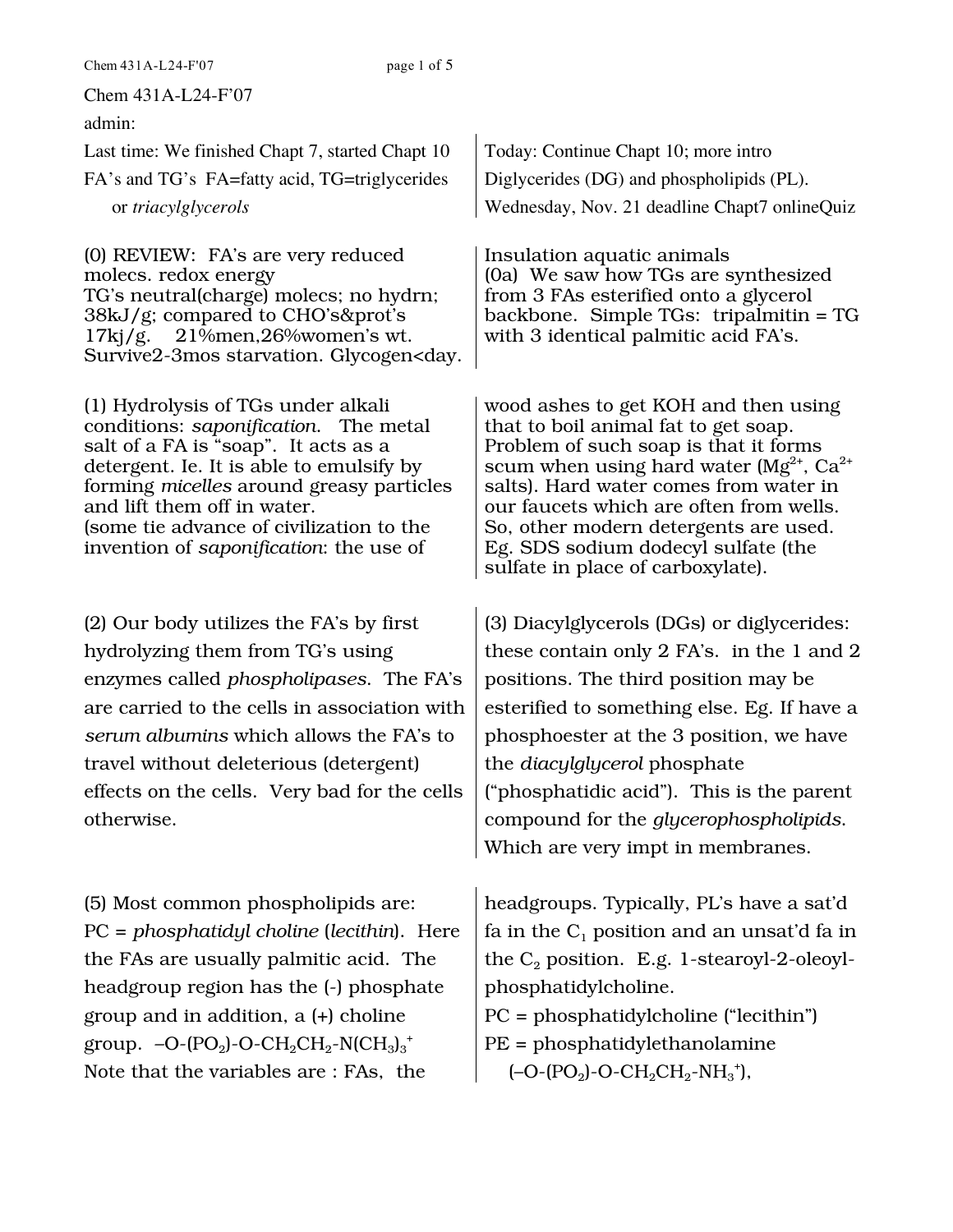| $PS = probabilityscript:$<br>$(-O-(PO_2)-O-CH_2CH(CO_2)(NH_3^+),$<br>$PI = probabilitylinositol.$<br>$(-O-(PO2)-O-C6H6OH5)$<br>$PG = probability[glycero]$<br>$([-O-(PO2)-O-CH2CHOH-CH2OH)$ | Related to PG in structure is<br>diphosphatidylglycerol (cardiolipin):<br>PG with a phosphoacylglycerol<br>phosphoesterified in the $C_3$ position.<br>(so 4 FA tails) |
|---------------------------------------------------------------------------------------------------------------------------------------------------------------------------------------------|------------------------------------------------------------------------------------------------------------------------------------------------------------------------|
| Draw the general structure of a                                                                                                                                                             | Know role of phospholipases $A_1$ , $A_2$ , C                                                                                                                          |
| phospholipid both in a                                                                                                                                                                      | D                                                                                                                                                                      |
| a) sphingolipids & glycosphingolipids                                                                                                                                                       | Example: Some bee and snake venoms                                                                                                                                     |
| (consider the structures in the book)                                                                                                                                                       | (Eastern diamondback rattlesnake and                                                                                                                                   |
| -backbone is sphingosine                                                                                                                                                                    | the Indian cobra), are rich in                                                                                                                                         |
| -general structure of ceramide                                                                                                                                                              | phospholipase $A_2$ which when injected                                                                                                                                |
| sphingomyelin                                                                                                                                                                               | can hydrolyze FA's from the $C_2$ position                                                                                                                             |
| -sphingolipids: role in recognition sites of                                                                                                                                                | leaving <i>lyzolecithin</i> from phospholipids in                                                                                                                      |
| cell membranes                                                                                                                                                                              | cell membranes, and cause detergent                                                                                                                                    |
| (recall the blood types)                                                                                                                                                                    | effect (dissolving red blood c membrans)                                                                                                                               |

cholesterol Know the structure

Some reactions and structures: Saponification:

H2C-CH-CH2 H2C-0-(C=0)-VVVVVVVV +30H- $\Box$ H-¢-0-(c=0)-⁄VVVVVVV +3 K+ 00C-fa  $+3K+$ HO OH OH H2C-0-(C=0)-VVVVVVV

Phosphoglycerides (Glycerophosphates) PG: 1,2 diacylglycerol phosphate has a PO4 group at the C3 position. - a member of the larger group of lipids called phospholipids. If  $R = H$ , then, it's called phosphatidic acid. (parent compound for many PGs). other compounds are phosphatidyl -X

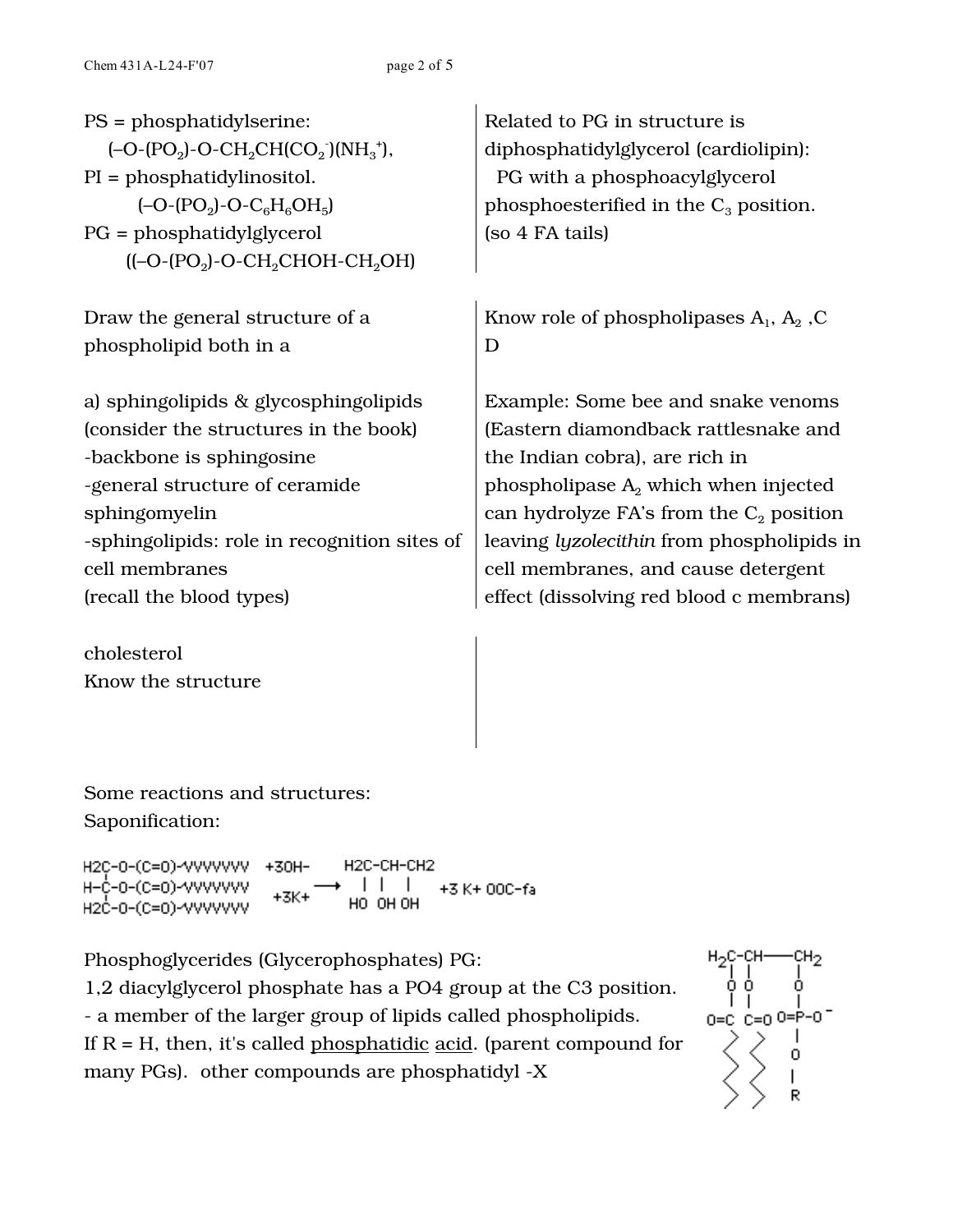Diff. R's attach to the phosphate: eg.  $R = -CH_2CH_2-N+(-CH_3)_3$  (choline) so Phosphatidylcholine  $R = -CH_2CH_2-NH_3$ <sup>+</sup> (ethanolamine) so PE  $R = -CH_2CH(-NH_3+)CO_2$ -(serine) so PS  $R =$  (inositol) so PI R= glycerol so PG

Note struc of PC. It is a general molec with the polar headgroup (ionized with - and + charges. there are 2 hydrophobic tails.

PC is commonly known as lecithin. PS, PE and PI are of the same general shape and property. Other phosphoglycerides: diphosphatidyl glycerol (cardiolipin)

DG- PO4- CH2 - CH(-OH)-CH2-PO4-DG

suppose in PC, C1 linked to stearic acid, and C2 is linked to oleic acid, we say:

1-stearoyl-2-oleoyl-phosphatidylcholine.

Sphingolipids:

-another class of lipids frequ found in

biomembranes

backbone is a 18 C amino alcohol (sphingosine)

formation of amide linkage bet fa and sphingosine -contains a trans double bond within the alcohol

produces a ceramide. (looks from afar like a DG)

sphingomyelins = phosphorus containing subclass of sphingolipids, very impt in nervous tissue of higher animals.

sphingomyelins are formed by esterification of phosphorylcholine or p-ethanolamine to the 1-hydroxy group of a ceramide



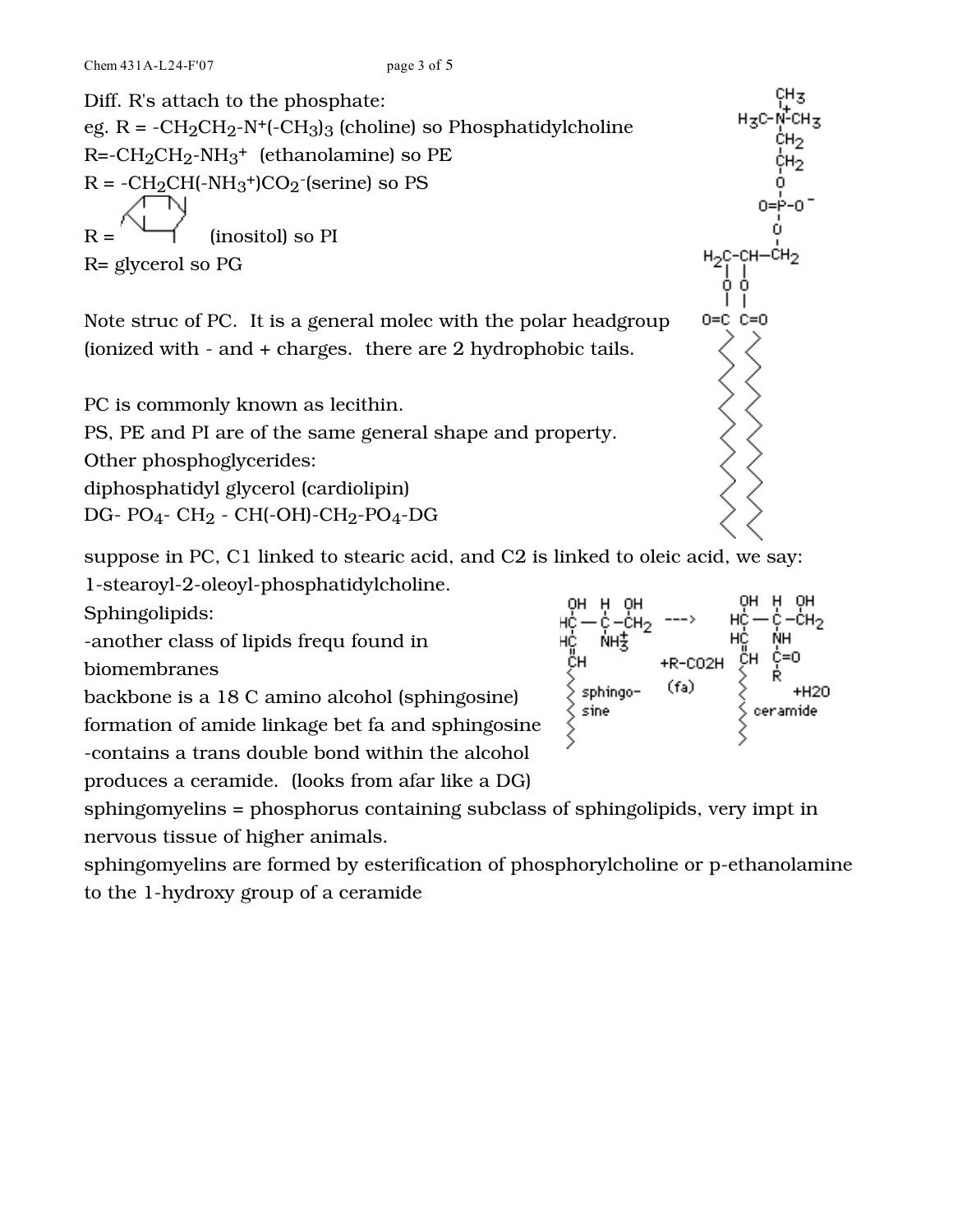Another class of ceramide based lipids are impt components of muscle and nerve membranes is animals: glycosphingolipids: ceramide + one or more sugar residues in a β-glycosidic linkage at the 1 hydroxy moeity. these are neutral (uncharged) sugar residues.

amide

sphingo

myelin

Chem 431A-L24-F'07 page 4 of 5

ceramide

sphingosine

trans

If only one glucose or galactose is attached, it is called a cerebroside.

when 3 or 4 sugars esterified one of which is a sialic acid, then it is a ganglioside. Suppose the sphinglmyelin cerebroside

Waxes are esters of a fatty acid and a long chain alcohol. Very hydrophobic (weakly hydrophillic head). wwater repellent coating of leaves and feathers for instance. beeswax, it is structural. hardness of waxes depends on chain length and degree of unsaturation. paraffin, highly saturated and long chain.

Structure and properties of biomembranes:

-many varied functions.

-consider fatty acids: form micelles.

but phospholipids have very bulky Hφ chains but very ionic polar headgroups. so it forms bilayers. (2 molecules thick).

-bilayers spontaneously form when mixed with water and dispersed with a sonicator for instance. the bilayers eventually close up and form compartments. "bilayer



glyco

lipids E

choline

sphingo*m*<br>Naide <sup>Sk</sup>sugars